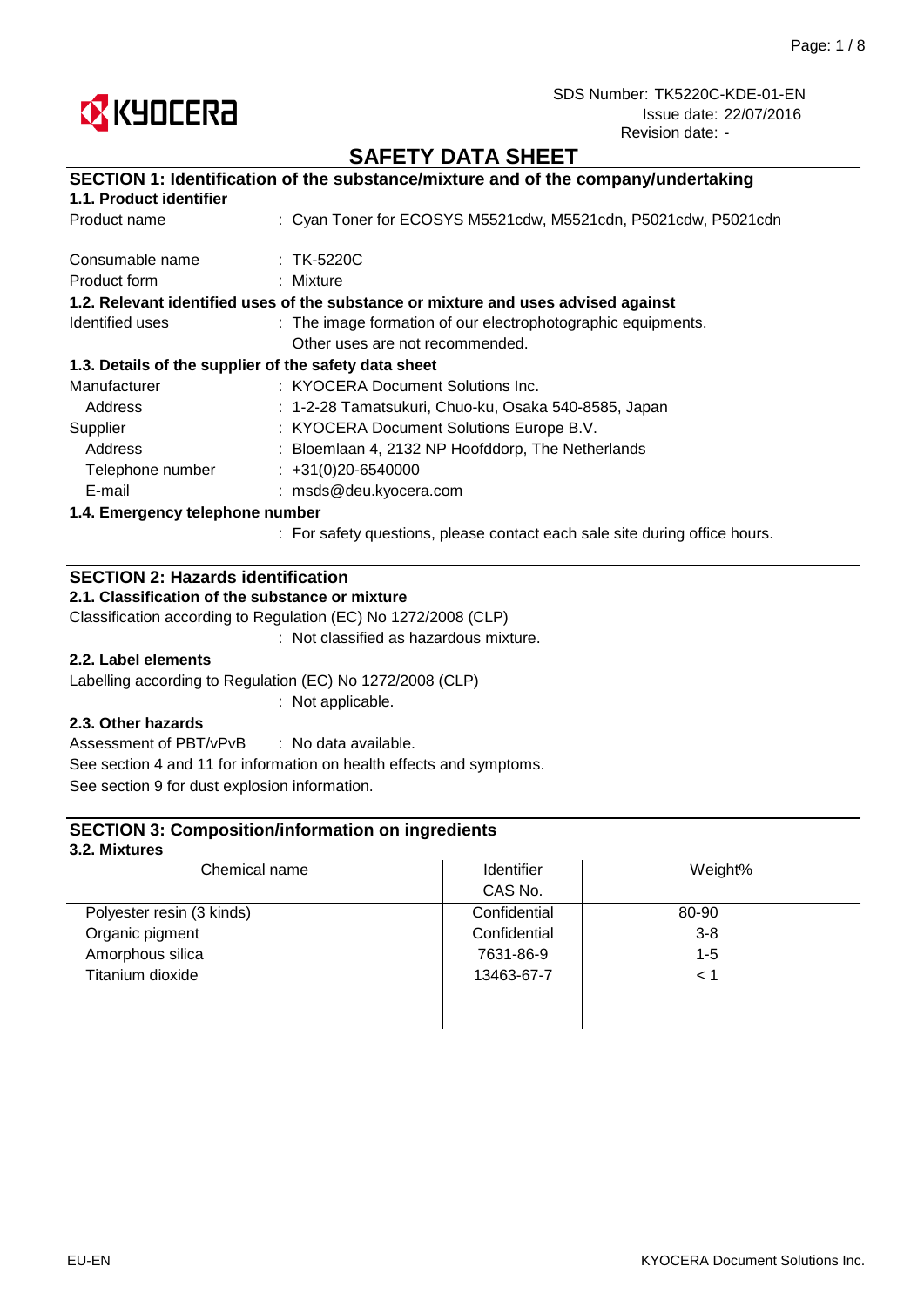

# **SAFETY DATA SHEET**

| Information of Ingredients              |                                                                                                           |  |  |  |
|-----------------------------------------|-----------------------------------------------------------------------------------------------------------|--|--|--|
|                                         | (1) Substance which present a health or environmental hazard within the meaning of CLP<br>: None.         |  |  |  |
|                                         | (2) Substance which are assigned Community workplace exposure limits                                      |  |  |  |
|                                         | : None.                                                                                                   |  |  |  |
|                                         | (3) Substance which are PBT or vPvB in accordance with the criteria set out in Annex XIII of REACH        |  |  |  |
|                                         | : None.                                                                                                   |  |  |  |
|                                         | (4) Substance which are included in the list established in accordance with Article 59(1) of REACH (SVHC) |  |  |  |
|                                         | : None.                                                                                                   |  |  |  |
|                                         | See section 16 for the full text of the H statements declared above.                                      |  |  |  |
|                                         |                                                                                                           |  |  |  |
| <b>SECTION 4: First aid measures</b>    |                                                                                                           |  |  |  |
| 4.1. Description of first aid measures  |                                                                                                           |  |  |  |
| Inhalation                              | : Remove from exposure to fresh air and gargle with plenty of water.                                      |  |  |  |
|                                         | Consult a doctor in case of such symptoms as coughing.                                                    |  |  |  |
| <b>Skin Contact</b>                     | : Wash with soap and water.                                                                               |  |  |  |
| Eye Contact                             | : Flush with water immediately and see a doctor if irritating.                                            |  |  |  |
| Ingestion                               | : Rinse out the mouth. Drink one or two glasses of water to dilute.                                       |  |  |  |
|                                         | Seek medical treatment if necessary.                                                                      |  |  |  |
|                                         | 4.2. Most important symptoms and effects, both acute and delayed                                          |  |  |  |
| Potential health effects and symptoms   |                                                                                                           |  |  |  |
| Inhalation                              | : Prolonged inhalation of excessive dusts may cause lung damage.                                          |  |  |  |
|                                         | Use of this product as intended does not result in prolonged inhalation of                                |  |  |  |
|                                         | excessive toner dusts.                                                                                    |  |  |  |
| Skin contact                            | : Unlikely to cause skin irritation.                                                                      |  |  |  |
| Eye contact                             | : May cause transient eye irritation.                                                                     |  |  |  |
| Ingestion                               | : Use of this product as intended does not result in ingestion.                                           |  |  |  |
|                                         | 4.3. Indication of any immediate medical attention and special treatment needed                           |  |  |  |
|                                         | : No additional information available.                                                                    |  |  |  |
|                                         |                                                                                                           |  |  |  |
| <b>SECTION 5: Firefighting measures</b> |                                                                                                           |  |  |  |

| 5.1. Extinguishing media                                   |                                                                                           |
|------------------------------------------------------------|-------------------------------------------------------------------------------------------|
| Suitable extinguishing media                               | : Water spray, foam, powder, $CO2$ or dry chemical.                                       |
| Unsuitable extinguishing media                             | : None specified.                                                                         |
| 5.2. Special hazards arising from the substance or mixture |                                                                                           |
| Hazardous combustion products                              | : Carbon dioxide. Carbon monoxide.                                                        |
| 5.3. Advice for firefighters                               |                                                                                           |
| Fire-fighting procedures                                   | : Pay attention not to blow away dust.                                                    |
|                                                            | Drain water off around and decrease the atmosphere temperature to<br>extinguish the fire. |
| Protective equipment for firefighters                      | : None specified.                                                                         |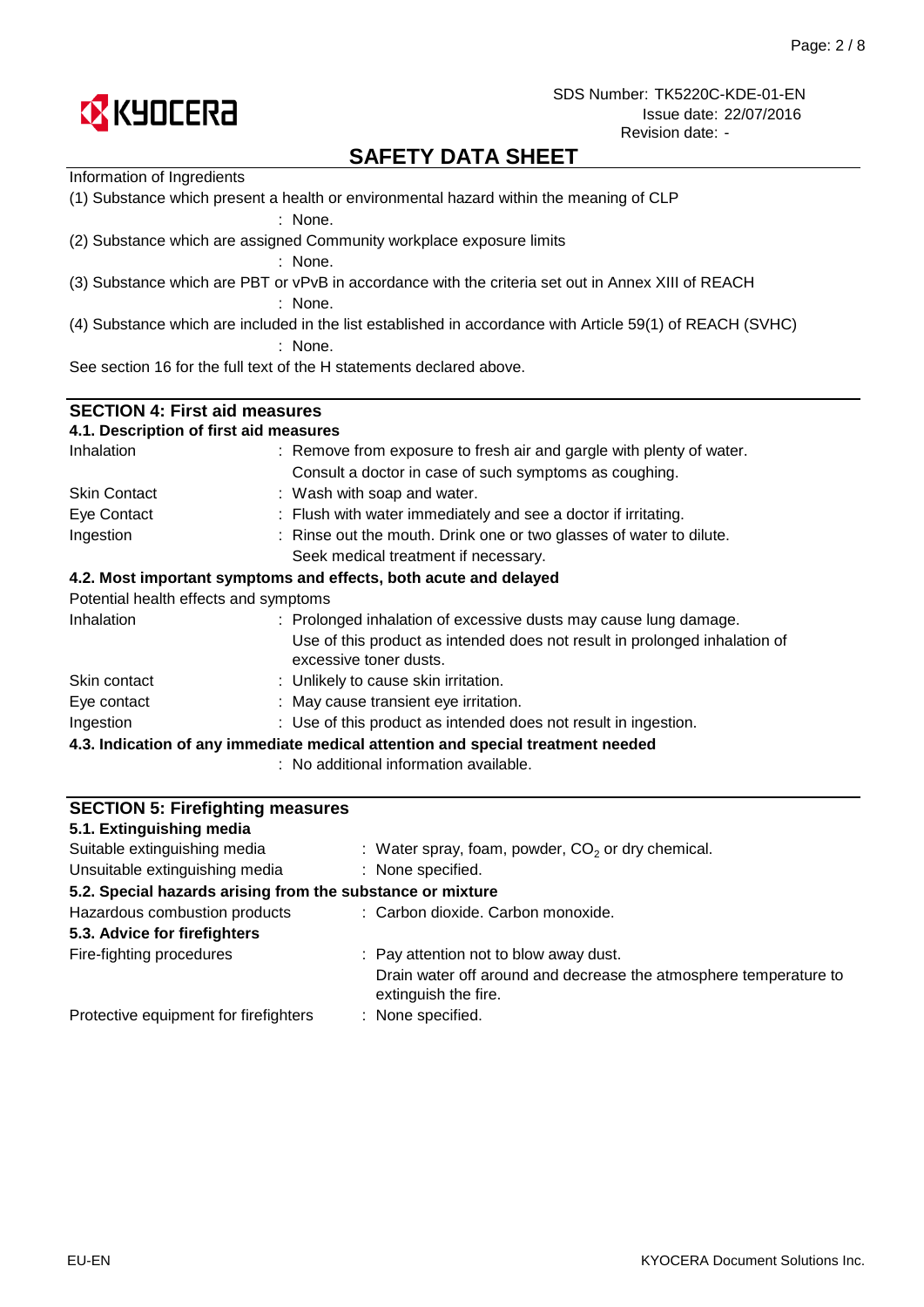

## **SAFETY DATA SHEET**

### **SECTION 6: Accidental release measures**

|  |  |  |  |  |  | 6.1. Personal precautions, protective equipment and emergency procedures |
|--|--|--|--|--|--|--------------------------------------------------------------------------|
|--|--|--|--|--|--|--------------------------------------------------------------------------|

: Avoid inhalation, ingestion, eye and skin contact in case of accidental release. Avoid formation of dust. Provide adequate ventilation.

#### **6.2. Environmental precautions**

: Do not allow to enter into surface water or drains.

#### **6.3. Methods and material for containment and cleaning up**

Method for cleaning up exclosive of the released powder not to blow away and wipe up with a wet cloth.

#### **6.4. Reference to other sections**

See section 13 for disposal information.

| <b>SECTION 7: Handling and storage</b>                                                                                                                  |
|---------------------------------------------------------------------------------------------------------------------------------------------------------|
| 7.1. Precautions for safe handling                                                                                                                      |
| : Do not attempt to force open or destroy the toner container or unit.                                                                                  |
| See installation guide of this product.                                                                                                                 |
| 7.2. Conditions for safe storage, including any incompatibilities                                                                                       |
| : Keep the toner container or unit tightly closed and store in a cool, dry and dark<br>place keeping away from fire. Keep out of the reach of children. |
| 7.3. Specific end use(s)                                                                                                                                |
| : No additional information available.                                                                                                                  |
| <b>SECTION 8: Exposure controls/personal protection</b><br>8.1. Control parameters                                                                      |
| (Reference data)                                                                                                                                        |
| US ACGIH Threshold Limit Values (TWA)                                                                                                                   |

Titanium dioxide: 10 mg/m<sup>3</sup> Particles: 10 ㎎/㎥ (Inhalable particles), 3 ㎎/㎥ (Respirable particles)

### US OSHA PEL (TWA)

Particles: 15 ㎎/㎥ (Total dust), 5 ㎎/㎥ (Respirable fraction) Amorphous silica: 80 mg/m<sup>3</sup>/%SiO<sub>2</sub> Titanium dioxide: 15 ㎎/㎥ (Total dust)

EU Occupational exposure limits : Directive 2000/39/EC, 2006/15/EC and 2009/161/EU Not listed.

| TVUL IISLUU.                     |                                                                                                                                    |
|----------------------------------|------------------------------------------------------------------------------------------------------------------------------------|
| 8.2. Exposure controls           |                                                                                                                                    |
| Appropriate engineering controls | : Special ventilator is not required under normal intended use.<br>Use in a well ventilated area.                                  |
| Personal protective equipment    | : Respiratory protection, eye protection, hand protection, skin and body<br>protection are not required under normal intended use. |
| Environmental exposure controls  | : No additional information available.                                                                                             |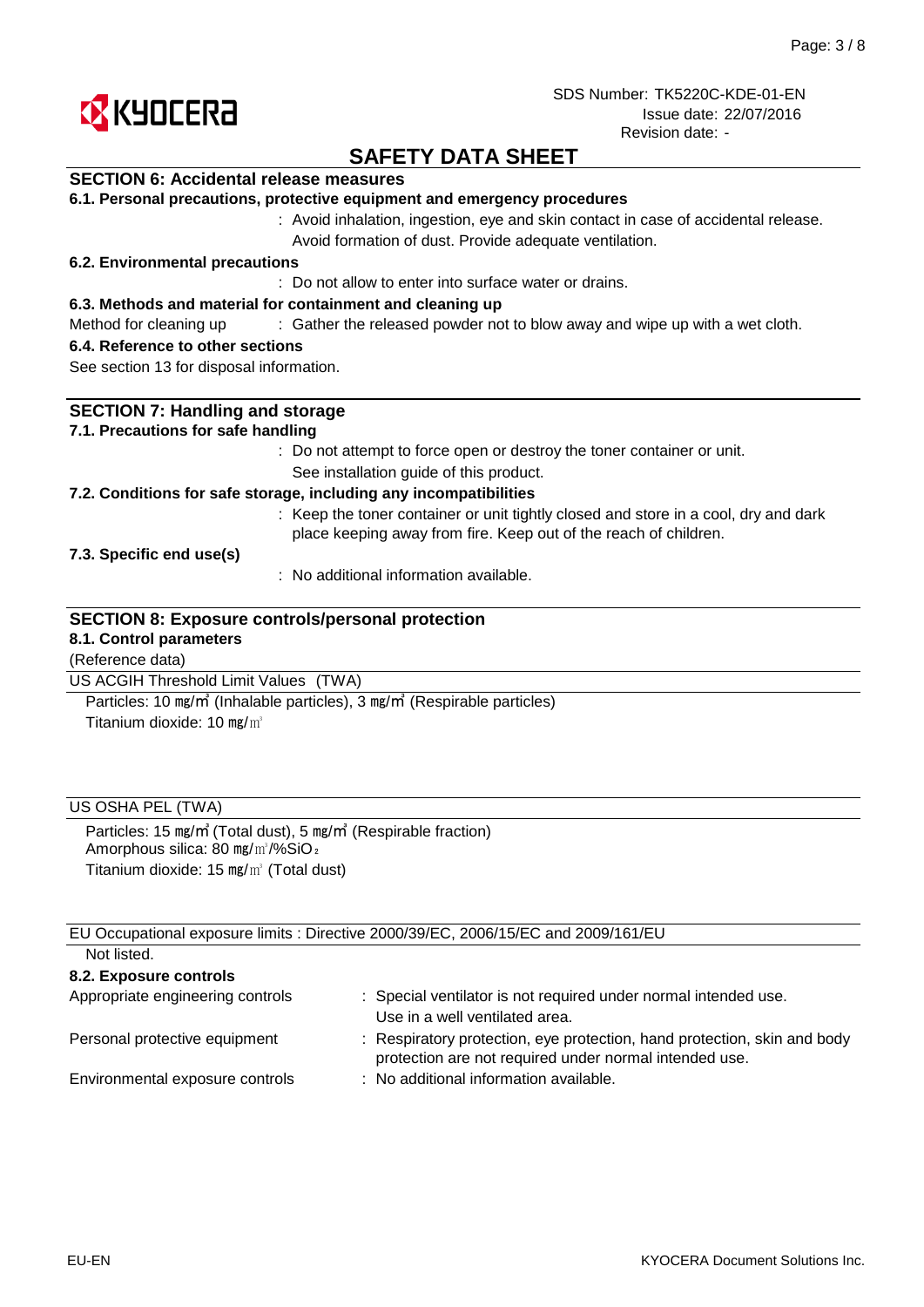

# **SAFETY DATA SHEET**

### **SECTION 9: Physical and chemical properties**

**9.1. Information on basic physical and chemical properties**

|  | Appearance |
|--|------------|
|--|------------|

| Physical state                                  | $:$ Solid.                   |                                                                                |
|-------------------------------------------------|------------------------------|--------------------------------------------------------------------------------|
|                                                 | (Fine powder)                |                                                                                |
| Color                                           | : Cyan.                      |                                                                                |
| Odor                                            | : Odorless.                  |                                                                                |
| Odor threshold                                  | : No data available.         |                                                                                |
| рH                                              | : No data available.         |                                                                                |
| Melting point                                   | : 100-120 ℃                  | (Toner)                                                                        |
| Boiling point                                   | : No data available.         |                                                                                |
| Flash point                                     | : No data available.         |                                                                                |
| Evaporation rate                                | : No data available.         |                                                                                |
| Flammability (solid, gas)                       | : No data available.         |                                                                                |
| Upper/lower flammability or explosive<br>limits | : No data available.         |                                                                                |
| Vapour pressure                                 | : No data available.         |                                                                                |
| Vapour density                                  | : No data available.         |                                                                                |
| Relative density                                | : 1.2-1.4 $g/cm^{3}$         | (Toner)                                                                        |
| Solubility(ies)                                 | : Almost insoluble in water. |                                                                                |
| Partition coefficient: n-octanol/water          | : No data available.         |                                                                                |
| Auto-ignition temperature                       | : No data available.         |                                                                                |
| Decomposition temperature                       | : No data available.         |                                                                                |
| <b>Viscosity</b>                                | : No data available.         |                                                                                |
| <b>Explosive properties</b>                     | : No data available.         |                                                                                |
| Oxidising properties                            | : No data available.         |                                                                                |
| 9.2. Other information                          |                              |                                                                                |
| Dust explosion properties                       |                              | : Dust explosion is improbable under normal intended use.                      |
|                                                 |                              | ويطلق والمتلأل والكالم والمواجر المتواصل والمتحدث والمتحدث والمتحدود والمتحدود |

Experimental explosiveness of toner is classified into the same rank such kind of powder as flour, dry milk and resin powder according to the pressure rising speed.

| <b>SECTION 10: Stability and reactivity</b> |                                                                      |  |  |
|---------------------------------------------|----------------------------------------------------------------------|--|--|
| 10.1. Reactivity                            | : No data available.                                                 |  |  |
| 10.2. Chemical stability                    | : This product is stable under normal conditions of use and storage. |  |  |
| 10.3. Possibility of hazardous reactions    |                                                                      |  |  |
|                                             | : Hazardous reactions will not occur.                                |  |  |
| 10.4. Conditions to avoid                   | : None specified.                                                    |  |  |
| 10.5. Incompatible materials                | : None specified.                                                    |  |  |
| 10.6. Hazardous decomposition products      |                                                                      |  |  |
|                                             | : Hazardous decomposition products are not to be produced.           |  |  |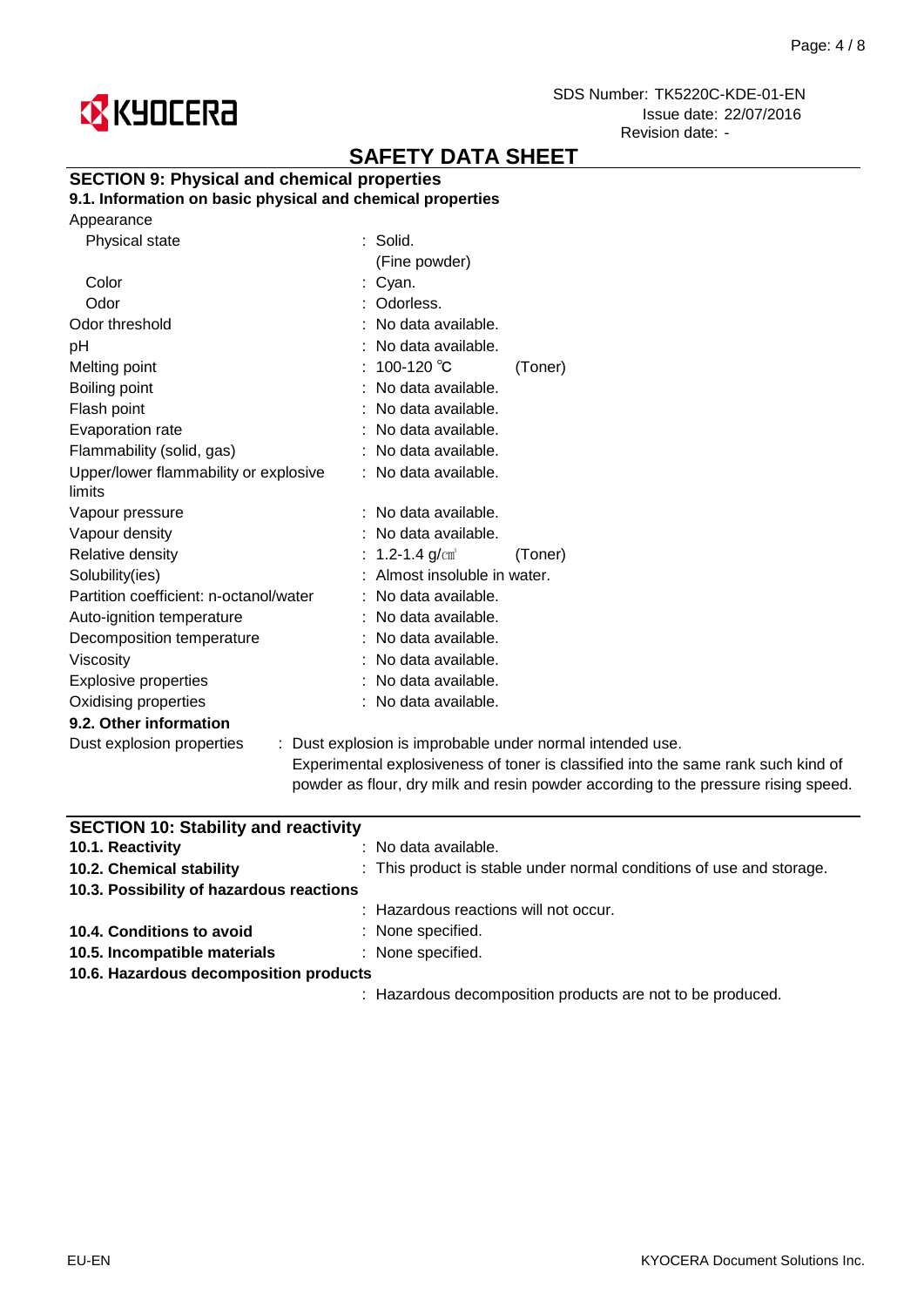

# **SAFETY DATA SHEET**

## **SECTION 11: Toxicological information**

#### **11.1. Information on toxicological effects**

Based on available data, the classification criteria listed below are not met.

| $\therefore$ > 2000 mg/kg (rat)<br>(Based on test result of similar product.) (Toner)                                                                                                                    |
|----------------------------------------------------------------------------------------------------------------------------------------------------------------------------------------------------------|
| : No data available.<br>(Toner)                                                                                                                                                                          |
| $:$ > 5.10 mg/l (rat)<br>(Based on test result of similar product.) (Toner)                                                                                                                              |
|                                                                                                                                                                                                          |
| : Non-irritant (rabbit)<br>(Based on test result of similar product.) (Toner)                                                                                                                            |
|                                                                                                                                                                                                          |
| Serious eye damage/irritation                                                                                                                                                                            |
| : Mild irritant (rabbit)<br>(Based on test result of similar product.) (Toner)                                                                                                                           |
| Respiratory or skin sensitisation                                                                                                                                                                        |
| : Non-sensitiser (mouse)                                                                                                                                                                                 |
| (Based on test result of similar product.) (Toner)                                                                                                                                                       |
|                                                                                                                                                                                                          |
| : Ames Test is Negative.<br>(Toner)                                                                                                                                                                      |
|                                                                                                                                                                                                          |
| : No mutagen, according to MAK, TRGS905 and (EC) No 1272/2008 Annex VI.                                                                                                                                  |
| : No carcinogen or potential carcinogen according to IARC, Japan Association on<br>Industrial Health, ACGIH, EPA, OSHA, NTP, MAK, California Proposition 65,<br>TRGS 905 and (EC) No 1272/2008 Annex VI. |
|                                                                                                                                                                                                          |
|                                                                                                                                                                                                          |

The IARC reevaluated titanium dioxide as a Group 2B carcinogen (possibly carcinogenic to humans) as the result of inhalation exposure test in rats. But, oral/skin test does not show carcinogenicity. (\*2) In the animal chronic inhalation studies for titanium dioxide, the lung tumor was observed in only rats. It is estimated that this is attributed to the overload of rat's lung clearance mechanism (overload phenomenon). (\*3) The inhalation of excessive titanium dioxide dose not occur in normal use of this product. Also, epidemiological studies to date have not revealed any evidence of the relation between occupational exposure to titanium dioxide and respiratory tract diseases.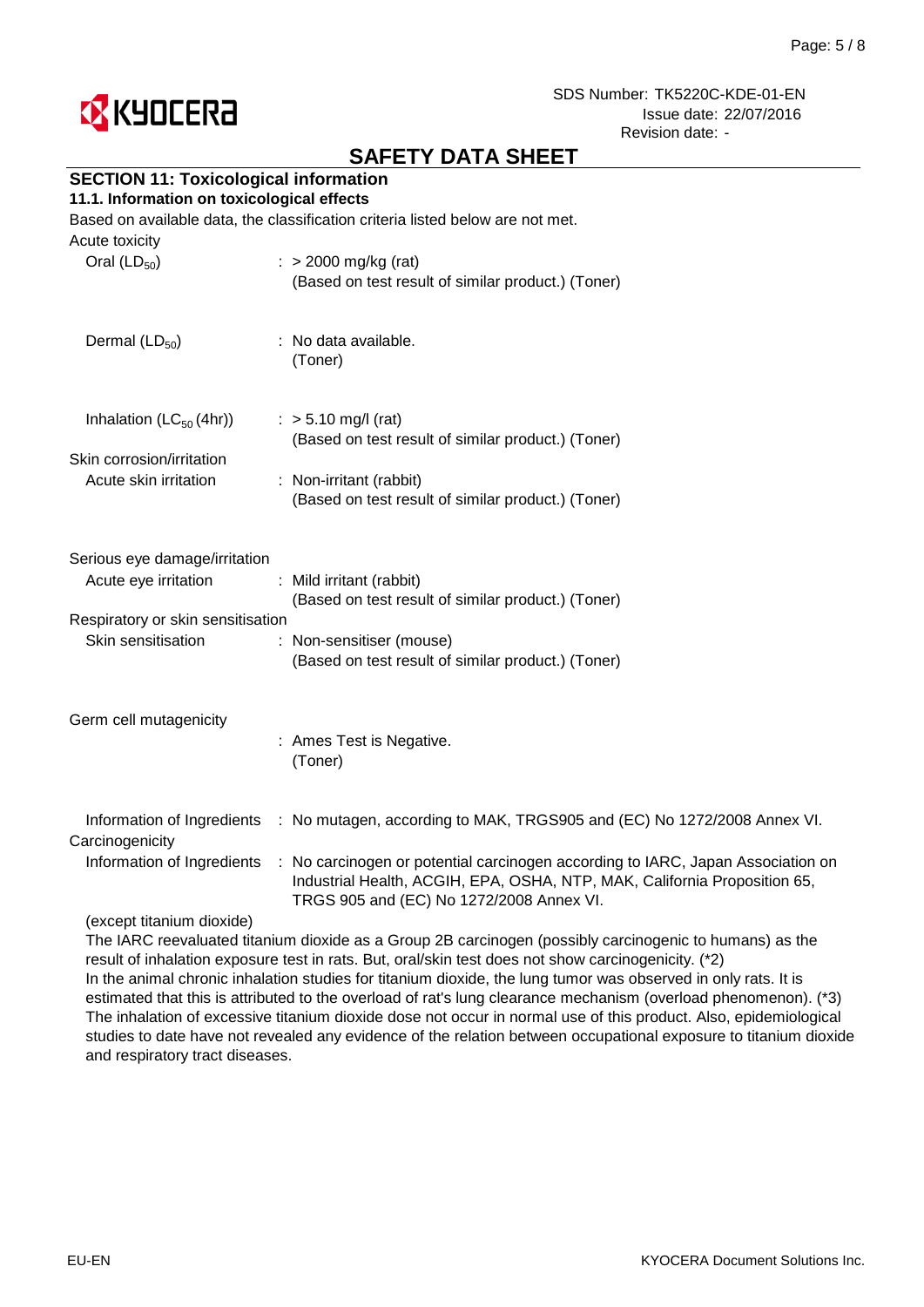

# **SAFETY DATA SHEET**

| Reproductive toxicity                     |                                                                                                                                                                                                                                                                                                                                                                                                                                                                                                                   |
|-------------------------------------------|-------------------------------------------------------------------------------------------------------------------------------------------------------------------------------------------------------------------------------------------------------------------------------------------------------------------------------------------------------------------------------------------------------------------------------------------------------------------------------------------------------------------|
| Information of Ingredients                | : No reproductive toxicant according to MAK, California Proposition 65, TRGS905<br>and (EC) No 1272/2008 Annex VI.                                                                                                                                                                                                                                                                                                                                                                                                |
| STOT-single exposure                      | : No data available.                                                                                                                                                                                                                                                                                                                                                                                                                                                                                              |
| STOT-repeated exposure                    | : No data available.                                                                                                                                                                                                                                                                                                                                                                                                                                                                                              |
| Aspiration hazard                         | : No data available.                                                                                                                                                                                                                                                                                                                                                                                                                                                                                              |
| Chronic effects                           | : In a study in rats by chronic inhalation exposure to a typical toner, a mild to<br>moderate degree of lung fibrosis was observed in 92% of the rats in the high<br>concentration (16 mg/m <sup>2</sup> ) exposure group, and a minimal to mild degree of fibrosis<br>was noted in 22% of the animal in the middle $(4 \text{ mg/m}^3)$ exposure group. (*1)<br>But no pulmonary change was reported in the lowest $(1 \text{ mg/m}^3)$ exposure group, the<br>most relevant level to potential human exposures. |
| Other information                         | : No data available.                                                                                                                                                                                                                                                                                                                                                                                                                                                                                              |
| <b>SECTION 12: Ecological information</b> |                                                                                                                                                                                                                                                                                                                                                                                                                                                                                                                   |
| 12.1. Toxicity                            | : No data available.                                                                                                                                                                                                                                                                                                                                                                                                                                                                                              |
| 12.2. Persistence and degradability       | : No data available.                                                                                                                                                                                                                                                                                                                                                                                                                                                                                              |
| 12.3. Bioaccumulative potential           | : No data available.                                                                                                                                                                                                                                                                                                                                                                                                                                                                                              |
| 12.4. Mobility in soil                    | : No data available.                                                                                                                                                                                                                                                                                                                                                                                                                                                                                              |

**12.5. Results of PBT and vPvB assessment**

|                             | : No data available.                   |
|-----------------------------|----------------------------------------|
| 12.6. Other adverse effects | : No additional information available. |

### **SECTION 13: Disposal considerations**

#### **13.1. Waste treatment methods**

: Do not attempt to incinerate the toner container or unit and the waste toner yourself. Dangerous sparks may cause burn.

Any disposal practice should be done under conditions which meet local, state and federal laws and regulations relating to waste (contact local or state environmental agency for specific rules).

### **SECTION 14: Transport information**

| 14.1. UN number                  | : None. |
|----------------------------------|---------|
| 14.2. UN proper shipping name    | : None. |
| 14.3. Transport hazard class(es) | : None. |

- **14.4. Packing group**
- : None. : None. **14.5. Environmental hazards**
- **14.6. Special precautions for user**

: No additional information available.

**14.7. Transport in bulk according to Annex II of MARPOL73/78 and the IBC Code**

: Not applicable.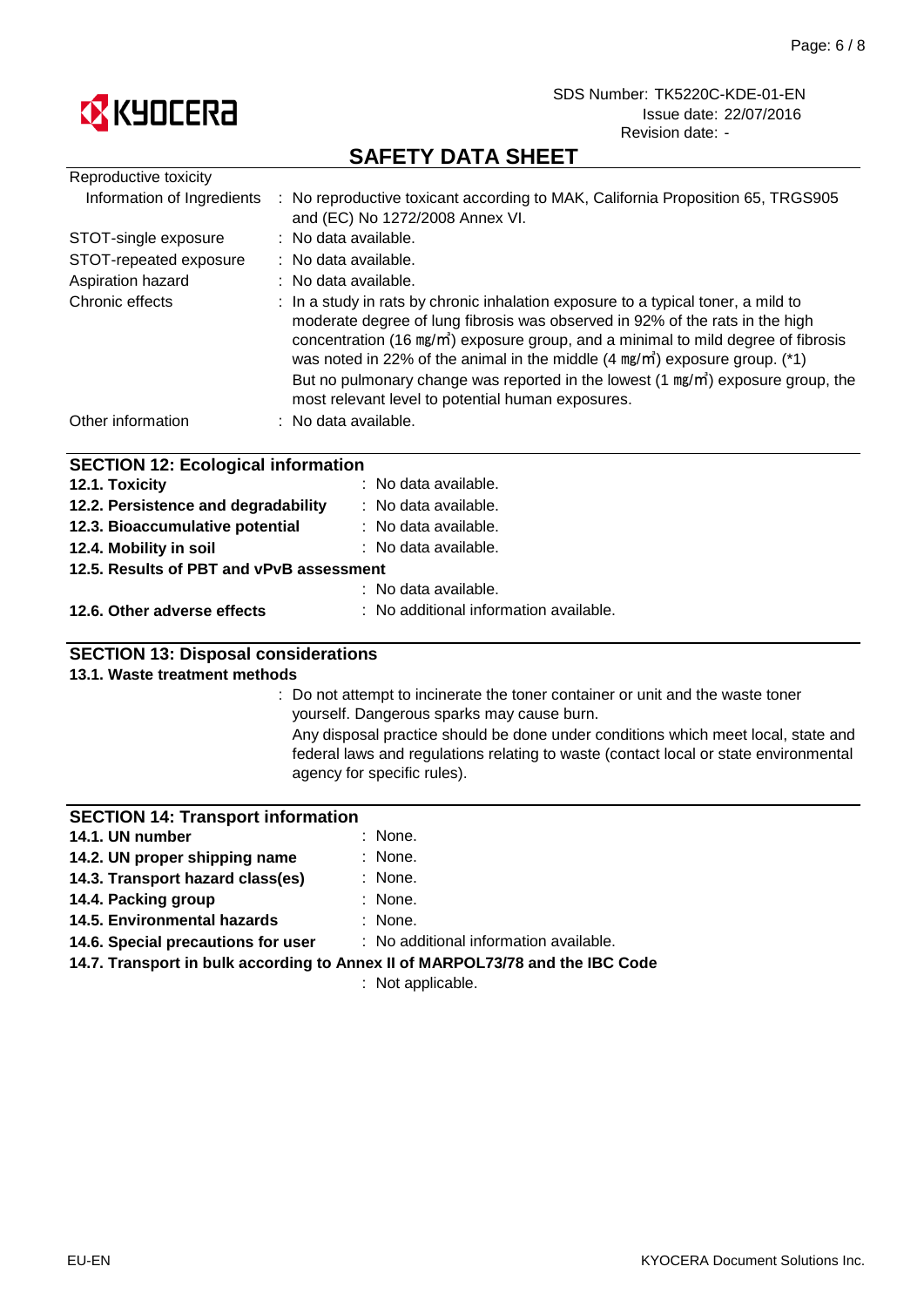

# **SAFETY DATA SHEET**

#### **SECTION 15: Regulatory information**

| 15.1. Safety, health and environmental regulations/legislation specific for the substance or mixture                   |
|------------------------------------------------------------------------------------------------------------------------|
| EU regulations                                                                                                         |
| Regulation (EC) No 1005/2009 on substances that deplete the ozone layer, Annex I and Annex II<br>: Not listed.         |
| Regulation (EC) No 850/2004 on persistent organic pollutants, Annex I as amended<br>: Not listed.                      |
| Regulation (EC) No 689/2008 concerning the export and import of dangerous chemicals, Annex I and Annex V<br>as amended |
| : Not listed.                                                                                                          |
| Regulation (EC) No 1907/2006, REACH Annex XVII as amended (Restrictions on use)<br>: Not listed.                       |
| Regulation (EC) No 1907/2006, REACH Annex XIV as amended (Authorisations)<br>: Not listed.                             |
| US regulations                                                                                                         |
| All ingredients in this product comply with order under TSCA.                                                          |
| Canada regulations                                                                                                     |
| This product is not a WHMIS-controlled product, since we consider it as a Manufactured article.                        |
| 15.2. Chemical safety assessment                                                                                       |

: No data available.

#### **SECTION 16: Other information**

To the best of our knowledge, the information contained herein is accurate. However, we cannot assume any liability whatsoever for the accuracy or completeness of the information contained herein.

The contents and format of this SDS are in accordance with Regulation (EC) No 1907/2006, Annex II as amended by Regulation (EU) No 453/2010 with respect to SDSs.

| Revision information                        | $\mathbb{R}^n$                                                                                                            |
|---------------------------------------------|---------------------------------------------------------------------------------------------------------------------------|
| Version                                     | : 01                                                                                                                      |
| Full text of H statements under sections 3. |                                                                                                                           |
|                                             | : Not applicable.                                                                                                         |
| Abbreviations and acronyms                  |                                                                                                                           |
| <b>PBT</b>                                  | : Persistent, Bioaccumulative and Toxic                                                                                   |
| vPvB                                        | : Very Persistent and Very Bioaccumulative                                                                                |
| <b>SVHC</b>                                 | : Substances of Very High Concern                                                                                         |
| <b>CAS</b>                                  | <b>Chemical Abstracts Service</b>                                                                                         |
| <b>ACGIH</b>                                | : American Conference of Governmental Industrial Hygienists                                                               |
|                                             | 2013 TLVs and BEIs (Threshold Limit Values for Chemical Substances and<br>Physica Agents and Biological Exposure Indices) |
| <b>OSHA</b>                                 | : Occupational Safety and Health Administration (29 CFR Part 1910 Subpart Z)                                              |
| <b>TWA</b>                                  | : Time Weighted Average                                                                                                   |
| <b>PEL</b>                                  | : Permissible Exposure Limits                                                                                             |
| UN                                          | : United Nations                                                                                                          |
| <b>IARC</b>                                 | : International Agency for Research on Cancer                                                                             |
|                                             | (IARC Monographs on the Evaluations of Carcinogenic Risks to Humans)                                                      |
| <b>EPA</b>                                  | : Environmental Protection Agency (Integrated Risk Information System) (US)                                               |
| <b>NTP</b>                                  | : National Toxicology Program (Report on Carcinogens) (US)                                                                |
| <b>MAK</b>                                  | : Maximale Arbeitsplatz-Konzentrationen (List of MAK and BAT Values 2011)                                                 |
|                                             | (DFG: Deutsche Forschungsgemeinschaft)                                                                                    |
| Proposition 65                              | : California, Safe Drinking Water and Toxic Enforcement Act of 1986                                                       |
| <b>TRGS905</b>                              | Technische Regeln für Gefahrstoffe (Deutschland)                                                                          |